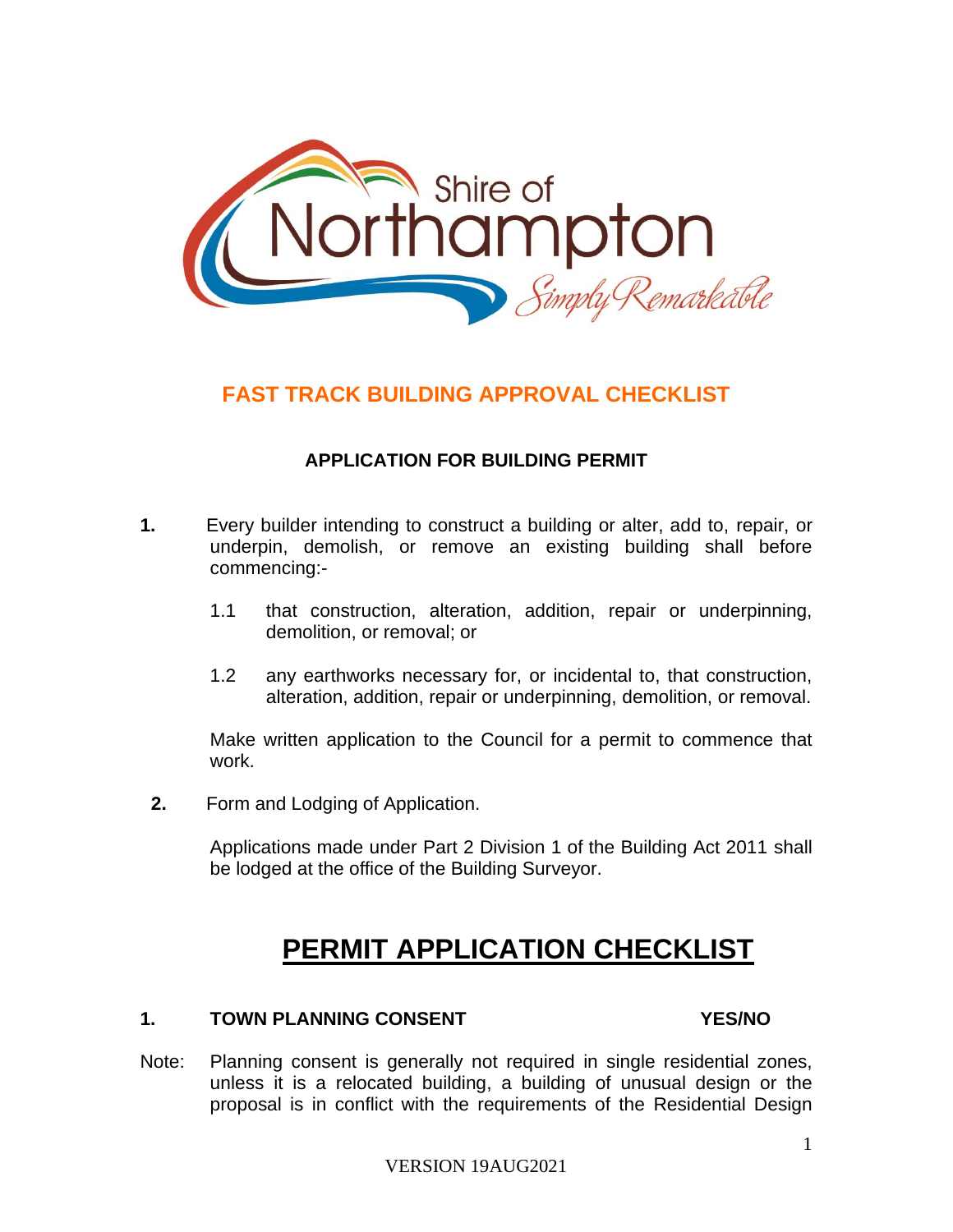Codes of WA (2008), the Shire's various Local Planning Schemes or Local Planning Policies. (Pro Forma Statement on Planning)

### **2. WORK AFFECTING ADJOINING LAND PRO FORMA YES/NO**

If construction/building work on the proposed building will or may have an adverse affect on adjoin land written consent from the owners of the affected land must be provided or a Statement on Work Affecting Other Land is to be completed in full and submitted with the application.

### **3. WATER CORPORATION YES/NO**

If the property is being serviced by Water Corporation with water mains or sewers then the applicant must supply a copy of the Council approved plans to Water Corporation for their approval of the proposed works.

### **4. BUILDING CONSTRUCTION INDUSTRY TRAING FUND YES/NO**

The BCITF or CTF levy payment form must be completed in full and signed by the builder or the owner if the value of the works exceeds \$20,000; the fee is calculated on 0.2% of the value of the works.

### **5. BUSHFIRE ATTACK LEVEL (BAL) YES/NO**

If the property is located in an area that is identified as a "bushfire prone area" you are required to provide a Bushfire Attack Level assessment by a building surveyor or another building professional, trained and accredited to provide BAL assessments.

### **6. PLANS AND SPECIFICATIONS YES/NO**

Applicant to supply a minimum of **two copies** of all plans and specifications in ink, **pencil drawings will not be accepted**. Plans must be drawn to a draftsperson standard. A3 size paper. Hand drawn plans will generally not be accepted. Two complete sets of specifications relevant to the type of construction proposed.

### **7. SITE PLAN YES/NO**

The following information must be given:-

- 6.1 A current fully dimensioned Contour and Feature Survey Diagram (must be certified by a Licensed Land Surveyor)
- 6.2 Scale 1:200, must show full block with dimensions
- 6.3 Location of proposed building(s) with dimensions and distances to boundaries
- 6.4 Any existing buildings (shaded or coloured)
- 6.5 Spot levels and finished floor level (FFL) if the site is flat
- 6.6 Contour lines are required for sloping sites
- 6.7 Extend of any cut, fill and batters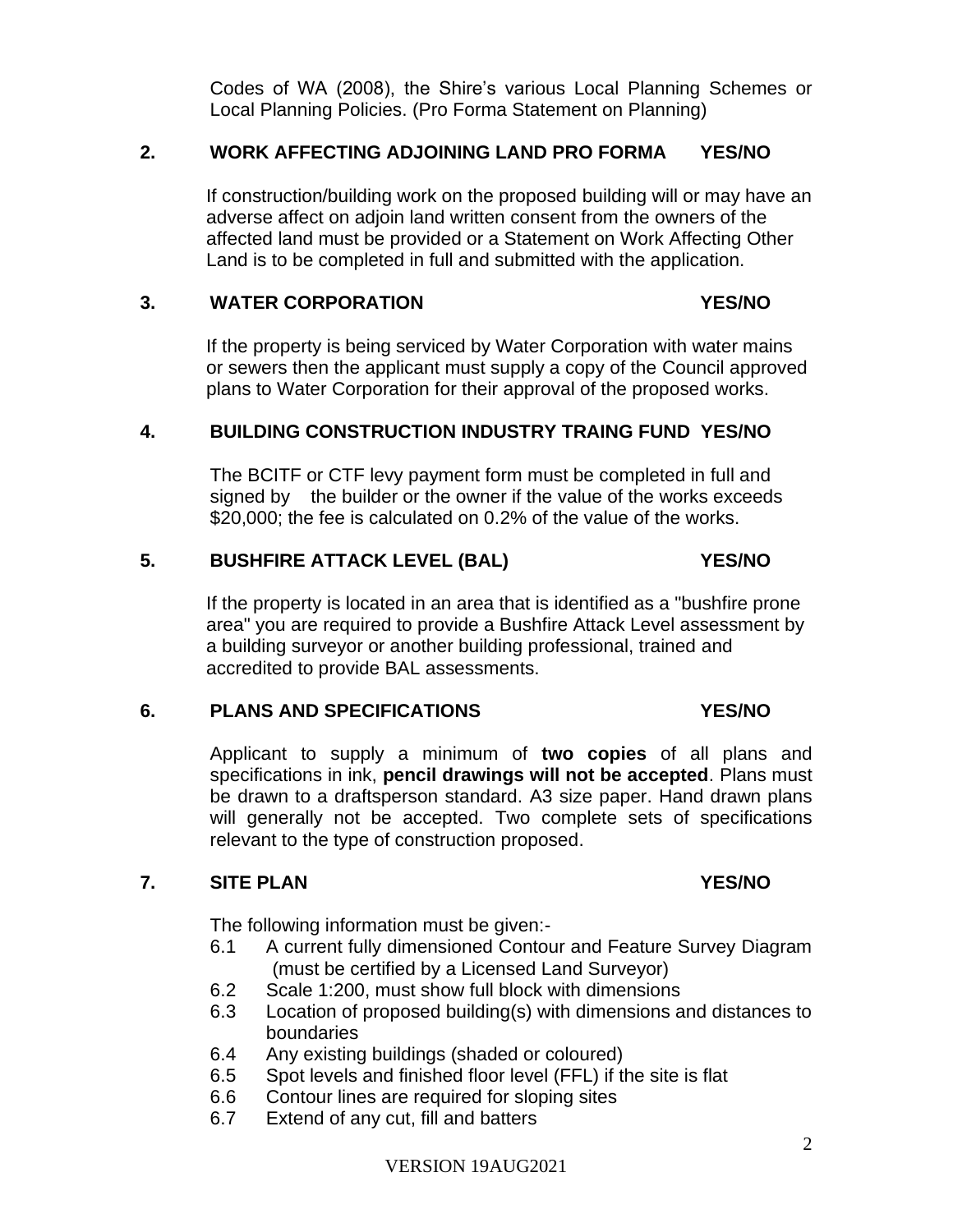- 6.8 Location of driveway and gradient (max, 1:4)
- 6.9 Retaining Walls, location, type, and max height
- 6.10 Covered and/or uncovered car parking spaces on site
- 6.11 Location of swimming pool, including fences and gates and pump motor
- 6.12 Location of septic tanks, leach drains, water storage tanks
- 6.13 Location of trees on site indicating those which remain and those which are to be removed
- 6.14 The location of any easement and depth of services (Water, Sewer, Electricity, and Telephone)
- 6.15 Property description; street name, lot number, north point

### **7. FLOOR PLAN YES/NO**

The following information must be provided for each floor:

- 7.1 Room layout with nominal functions eg bedroom
- 7.2 Dimensions
	- 4.2.1 Overall
	- 4.2.2 Internal Dimensions
	- 4.2.3 Wall Thickness
- 7.3 Windows and doors with sizes or reference numbers if schedule is provided.
- 7.4 Location of cross section
- 7.5 Roof
	- 4.5.1 Layout (on floor plan or separate plan)
	- 4.5.2 Ridges, hips valleys, verandahs, and overhang (shown as a dashed line)
	- 4.5.3 Pergolas and patios
	- 4.5.4 Skylights
- 7.6 Ceilings
	- 4.6.1 Cathedral or raked ceilings
	- 4.6.2 Lower ceiling area
	- 4.6.3 Bulkheads
- 7.7 Floors
	- 4.7.1 Sunken areas and floor levels
	- 4.7.2 Falls and Gradients (Including all wet areas)
	- 4.7.3 Smoke detector locations
	- 4.7.4 Ridge, valley. Eaves line and downpipe locations
- 7.8 Stairs, Ramps, Balconies and Balustrade
	- 4.8.1 Directions up/down
	- 4.8.2 Widths
	- 4.8.3 Materials
	- 4.8.4 Riser and Tread Dimensions
	- 4.8.5 Winding Stair Details
	- 4.8.6 Fixing details
- 7.9 Location of
	- 4.9.1 Verandah posts
	- 4.9.2 Built-in furniture (kitchen, robes, etc)
	- 4.9.3 Plumbing fixtures and floor wastes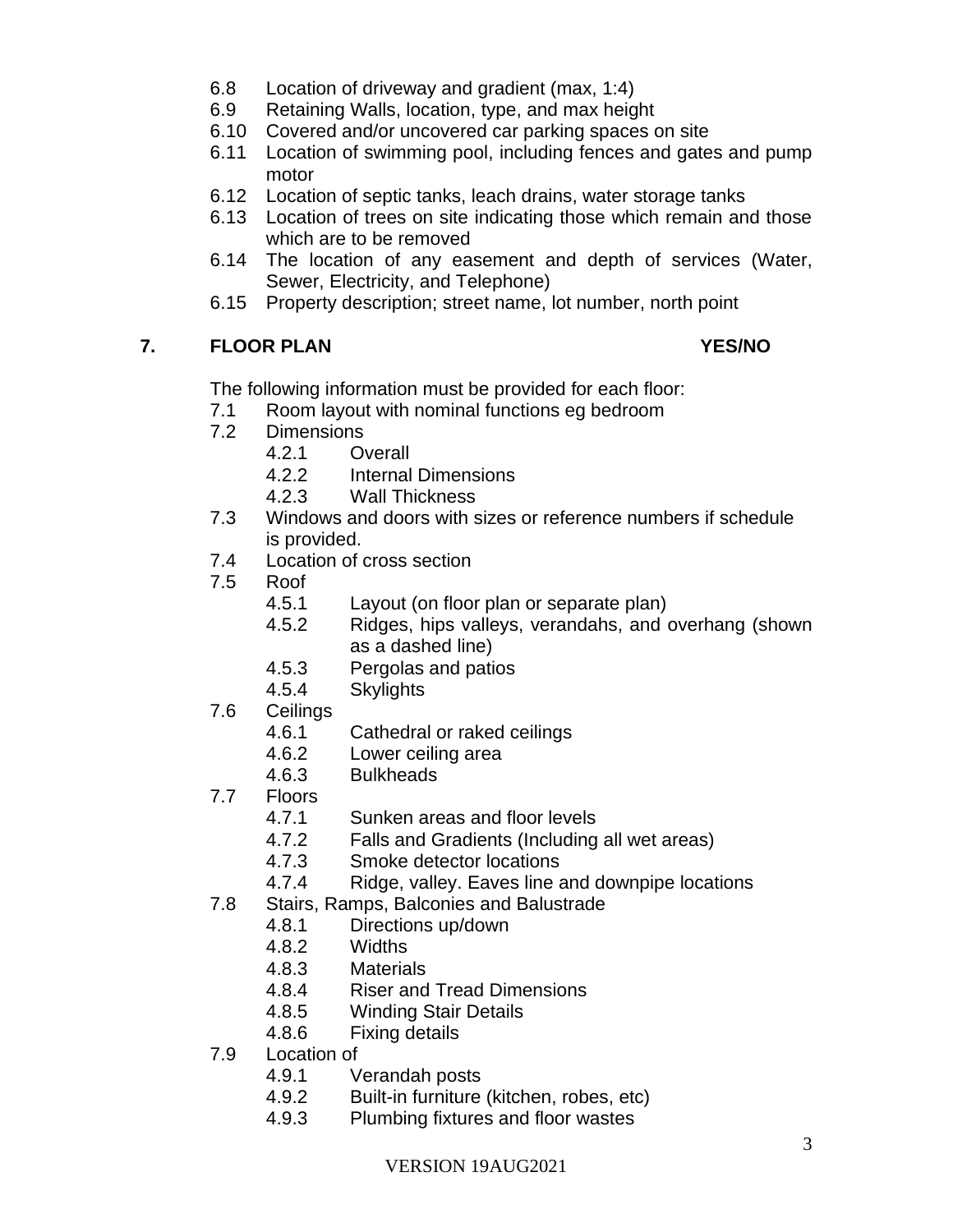- 4.9.4 Electrical fixtures (ceiling fans, power points, lights, etc) 4.9.5 Hot Water System
- 4.9.6 Meter Box
- 4.9.7 Gas Cylinders
- 4.9.8 External Taps

7.10 External paved areas.

### **8. SECTIONAL ELEVATIONS YES/NO**

The following information must be provided:

- 8.1 Ground Levels
	- 5.1.1 Natural
	- 5.1.2 Finished
- 8.2 Floor levels (relative to finished ground level)
- 8.3 Ceiling heights
- 8.4 Clearance to underside of timber floors
- 8.5 Extent of walls with required FRL.

### **9. ELEVATIONS YES/NO**

The following information must be provided:

- 9.1 Elevations of all sides of new work.
- 9.2 Ground Levels
	- 6.2.1 Natural (line at boundary)
	- 6.2.2 Finished (line adjacent to building)
- 9.3 Floor levels (relative to ground levels)
- 9.4 Ceiling heights
- 9.5 Height of roof to natural ground
- 9.6 Roof pitch
- 9.7 Eaves overhang (dimensioned)
- 9.8 Doors and windows (including door and window head height)
- 9.9 Stairs, balconies, ramps, balconies, handrails, and balustrade

### **10. WALL FRAMING YES/NO**

Plans must indicate wall framing materials including grade and type, show wind bracing, tie down/anchorage and fixing details and, where required by the Building Surveyor, must be certified by a practicing structural engineer. Reference must be made on plan to the appropriate wind region and terrain category it is designed for.

### **11. ROOF FRAMING/TRUSSES YES/NO**

Plans must indicate roof framing materials including grade and type, show wind bracing, **tie down/anchorage and fixing details** including size and fixing method of roofing battens, strutting beam layout showing sizes of spans and source information, the type of roofing cladding used and fixing details to battens/purlins unless these details are shown separately in section details. When using roof trusses structural and

4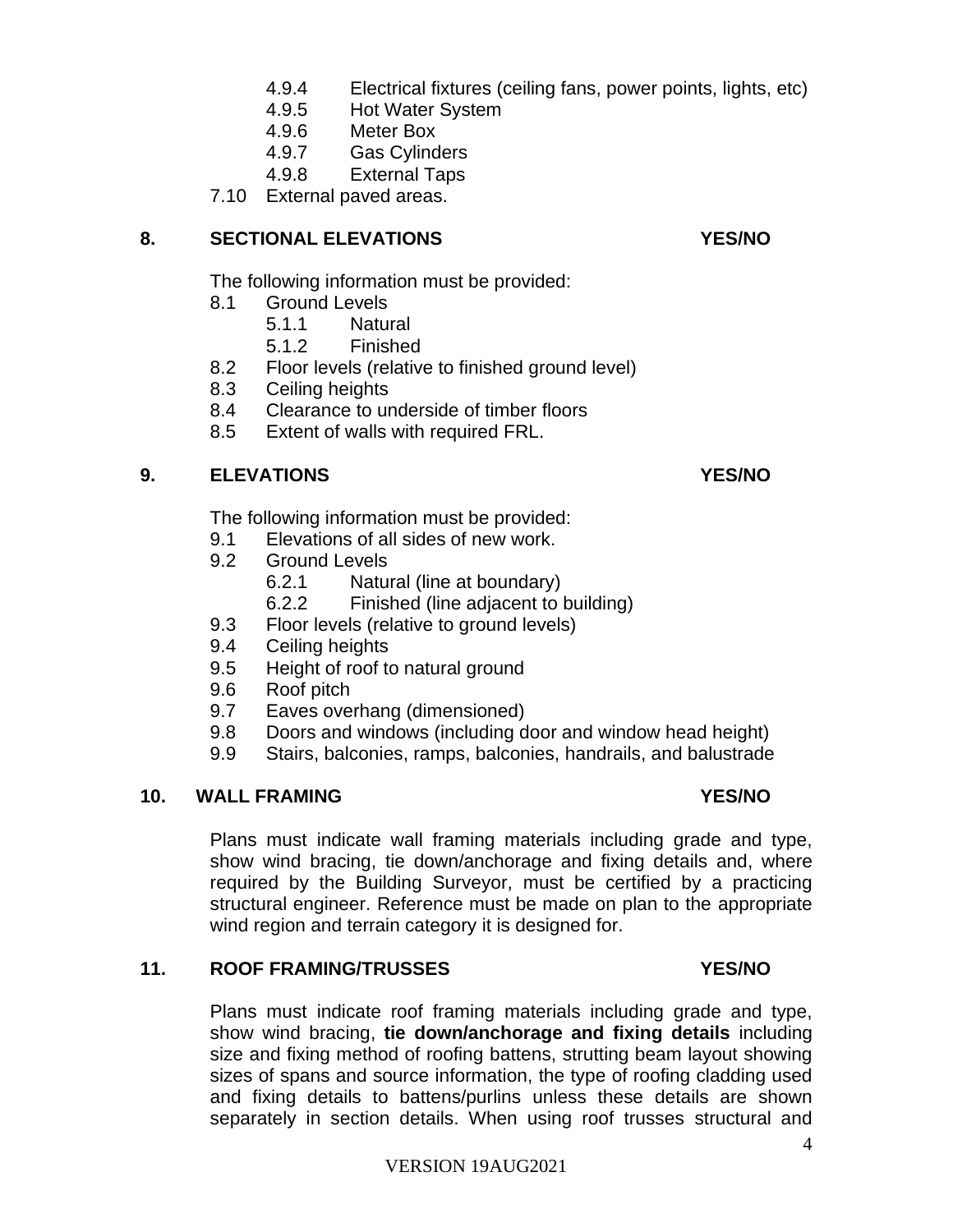design certification by manufacturer's engineer is required. Reference must be made to the appropriate wind region and terrain category the trusses are designed for. (BCA 3.10.1 and AS 4055)

### **12. SLAB AND FOOTING DETAILS YES/NO**

Note: Footing and slab must be engineer designed and certified (AS 2870); with original signature in ink on plan (photocopied signatures are not acceptable).

- 12.1 Appropriate site soil classification for the footing and slab designs and certification;
- 12.2 Concrete specifications;
- 12.3 Footing and slab dimensions;
- 12.4 Reinforcement size;
- 12.5 Waterproof membrane details and location;
- 12.6 Steel sizes and or all structural timber sizes as appropriate.

### **13 ENERGY EFFICIENCY YES/NO**

Provide certification of Energy Efficiency compliance with the requirements of Part 3.12 of the BCA, including 6 Star Plus Rating compliance.

### **14 TERMITE MANAGEMENT YES/NO**

Provide details of proposed termite management.

### **15 ENGINEERING CERTIFICATION YES/NO**

Certificate of Structural Integrity and Sufficiency for the proposed building, certification to include wind bracing, roof and wall framing tie downs and/or anchorage system, footing and slab details for the soil classification, wind region and terrain category of the site of the proposed structure. Structural beam certification by a structural engineer. All engineering drawings and specifications must identify the property that the proposed structure is to be constructed/built/placed on.

### **16 HOME INDEMNITY INSURANCE CERTIFICATE YES/NO**

If the proposed works are valued over \$20,000 and the works are being carried out by a registered builder an original copy of the Home Indemnity Insurance Certificate from an approved insurer must be provided. Owner/builders have special conditions regarding Home Indemnity Insurance which are identified on the owner/builder statutory declaration.

### **17 OWNER BUILDER REGISTRATION CERTIFICATE YES/NO**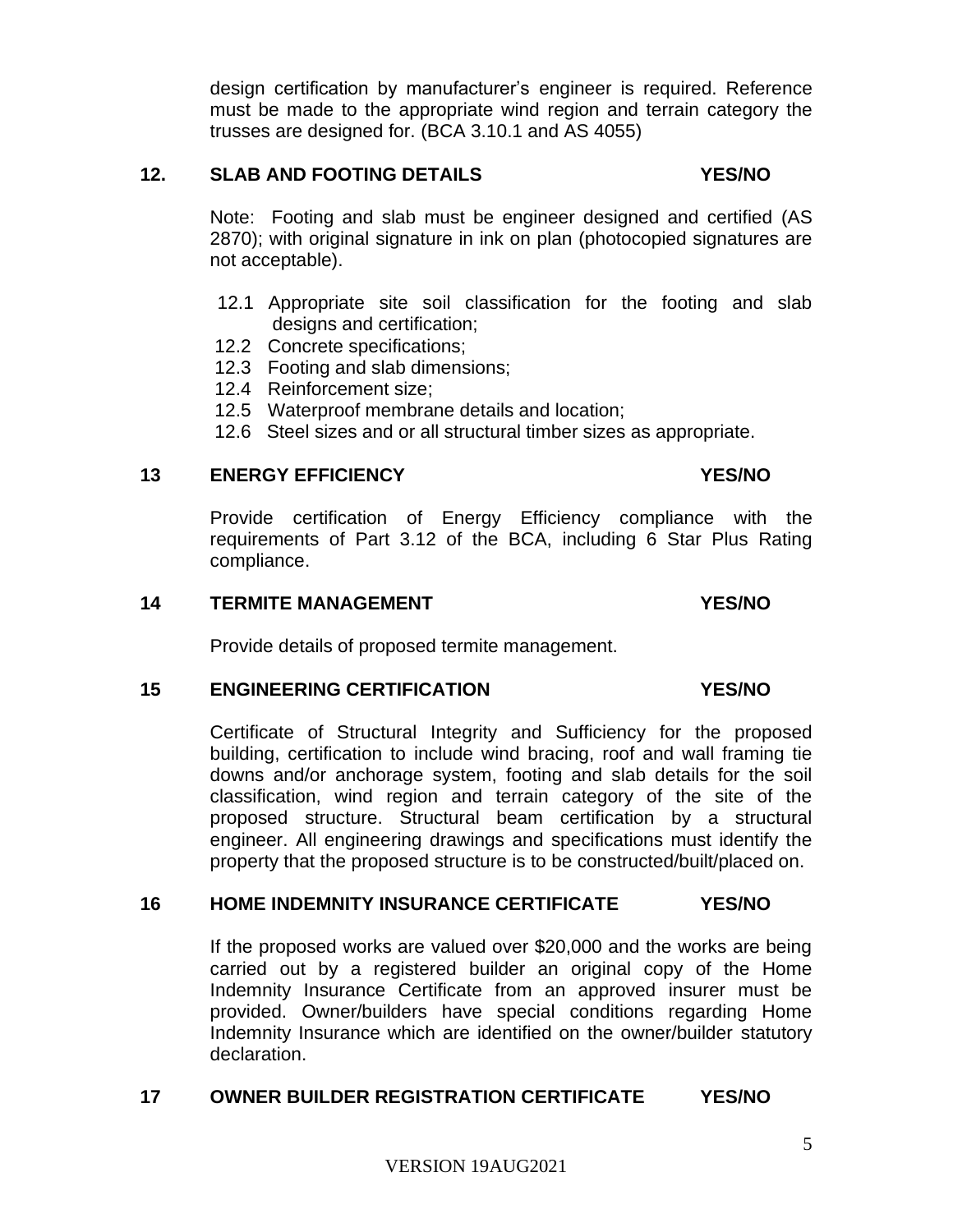For construction of any structure over \$20,000 and work not being carried out by a Registered Builder you are required to provide an original copy of the Certificate of Registration as an Owner Builder.

### **18 FEES PAYABLE YES/NO**

- 18.1 Building Permit Application Fee (Min fee \$110.00) is calculated on the value of the construction (Inc GST)  $\times$  0.32% = \$
- 18.2 Building Construction Industry Training Fund (BCITF) Levy is paid if the construction exceeds \$20,000 and is calculated on the value of the construction (Inc GST)  $\times$  0.2% = \$
- 18.3 Builders Commission Services Levy (BRB) = \$61.65 if value of the works is under \$45,000, over \$45,000 the levy is 0.137% of the value of the works.
- 18.4 Kerbing or other bonds that may be deemed necessary by the building surveyor.
- 18.5 Application to Construct or Install an Apparatus for Effluent Disposal (Septic Tank or other approved apparatus) = \$236.00.

### **19 RETAINING WALLS YES/NO**

### Plans and specifications, including cross-sections, of materials to be used and construction details, if walls are over 500mm in height, on the lot boundary or may affect a building on the existing site or an adjoining site, Structural Engineering Certification will be required. Plans to indicate existing and proposed ground levels and indicate provision of drainage and any surcharge or superimposed loads.

### **20 EFFLUENT DISPOSAL YES/NO**

### Where Water Corporation Sewer is not provided or available, an application to construct or install a system for the treatment of sewage (septic tank and leach drains) must be submitted and approved by Council's Environmental Health Officer. A fee of \$236.00 is applicable.

### **21 WINDOW CERTIFICATION YES/NO**

### Certification from the manufacturer or supplier of the external window and door frames and glazing to be used in the construction of the proposed building to be provided, certifying compliance with Section 8.3 of AS 2047, which will clearly indicate the site address of the proposed building and the Wind Region.

### **22 BUILDING PERMIT APPLICATION FORM/ENVELOPE YES/NO**

Complete all details on the Application for a Building Permit form/envelope, including value of works and signature.

### **23 VALUE OF WORKS YES/NO**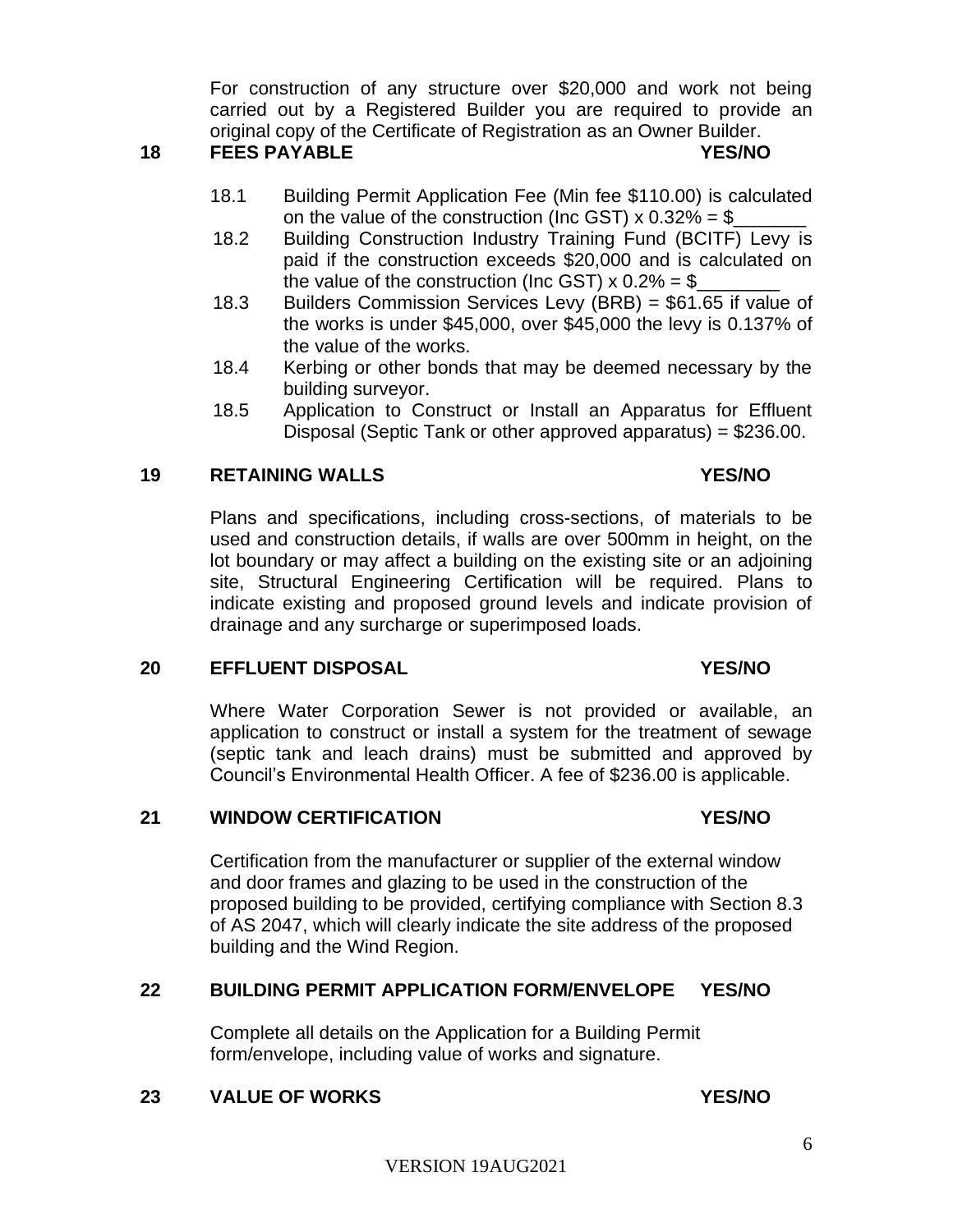Value of works is to include GST and must reflect the true market value for the works inclusive of labour, materials, services, fees payable, overheads and profit margin.

### **24 SCHEDULES YES/NO**

If no separate specification is submitted all schedules can be shown on plans and/or drawings.

### **25 DENSITY AND SETBACK REQUIREMENTS**

25.1 **Density:** Dependent upon the zoning and density of the property, a site must have a certain percentage of open space on the site, not covered by buildings. The table below indicates the percentage of open space required, based on the zoning and density of the property:

| <b>R-Code</b>     | Minimum Total % of Open Site |
|-------------------|------------------------------|
| R2                | 80                           |
| R <sub>2.5</sub>  | 80                           |
| R5                | 70                           |
| R <sub>10</sub>   | 60                           |
| R <sub>12.5</sub> | 55                           |
| R <sub>15</sub>   | 50                           |
| R <sub>17.5</sub> | 50                           |
| R <sub>20</sub>   | 50                           |
| R <sub>25</sub>   | 50                           |
| R30               | 45                           |
| R35               | 45                           |
| R40               | 45                           |
| <b>R50</b>        | 40                           |
| R60               | 40                           |
| R80               | 30                           |

25.2 **Setbacks:** The setbacks from a dwelling to a boundary of a property are also determined by the zoning and density of the property in question. The following table should assist in determining the setbacks applicable to your property (See important notes, over).

| $R -$<br>Code     | <b>Primary</b><br><b>Street</b><br><b>Setback</b><br>(metres) | <b>Street</b><br><b>Second</b><br><b>Setback</b><br>(metres) | Rear<br><b>Boundary</b><br><b>Setback (metres)</b> | <b>Other</b><br><b>Boundary</b><br><b>Setback (metres)</b> |
|-------------------|---------------------------------------------------------------|--------------------------------------------------------------|----------------------------------------------------|------------------------------------------------------------|
| R <sub>2</sub>    | 20                                                            | 10                                                           | 10                                                 | 10                                                         |
| R2.5              | 15                                                            | 7.5                                                          | 7.5                                                | 7.5                                                        |
| R <sub>5</sub>    | 12                                                            | 6                                                            | 6                                                  | $\star$                                                    |
| R <sub>10</sub>   | 7.5                                                           | 3                                                            | 6                                                  | $\star$                                                    |
| R <sub>12.5</sub> | 7.5                                                           | 2                                                            | 6                                                  | $\star$                                                    |
| R <sub>15</sub>   | 6                                                             | 1.5                                                          | 6                                                  | $\star$                                                    |
| R <sub>17.5</sub> | 6                                                             | 1.5                                                          | $\star$                                            | $\star$                                                    |